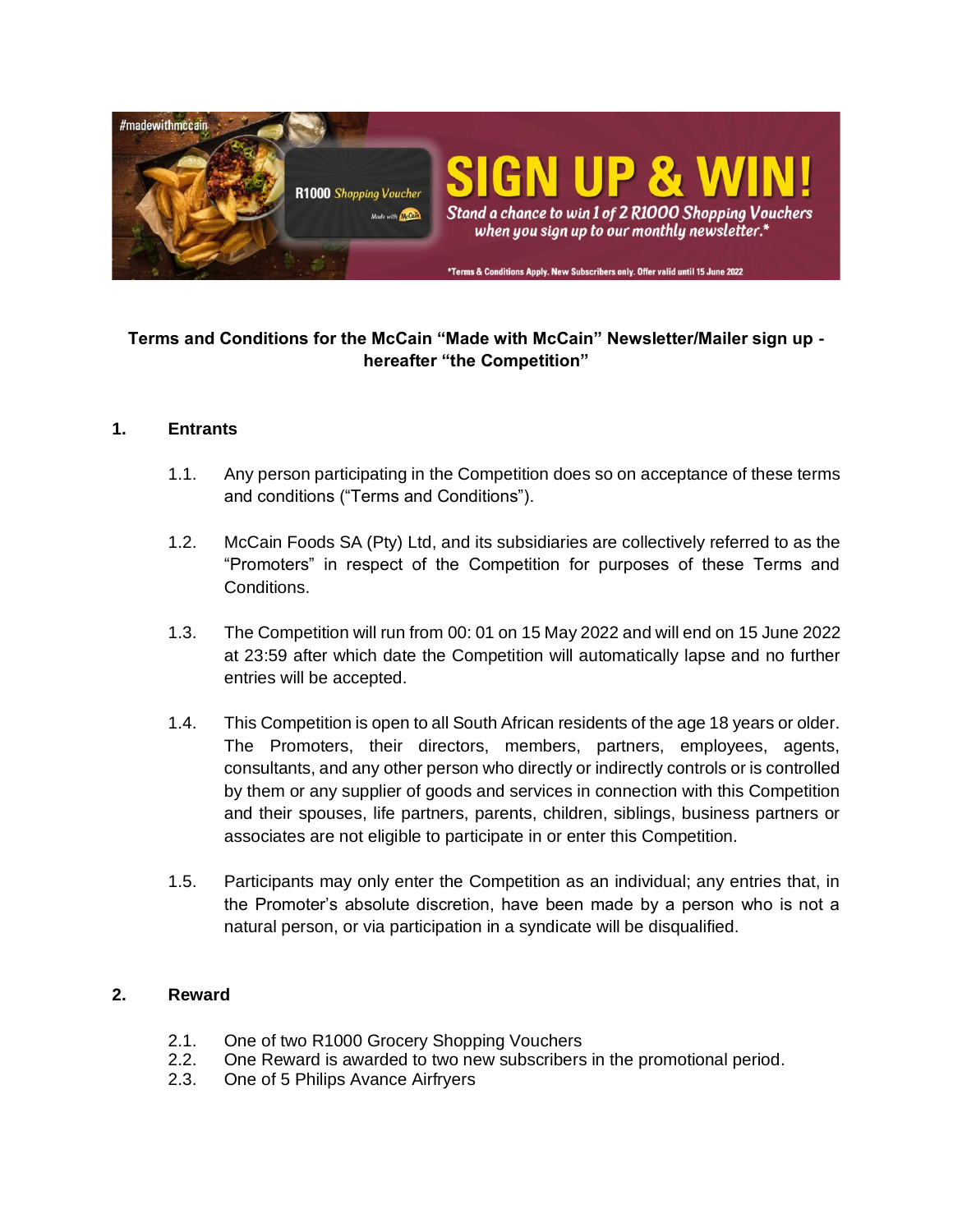2.4. One reward of a Philips Avance Air Fryer to five subscribers that upload a recipe that includes any McCain product as an ingredient.

## **3. The Entry Mechanism**

- 3.1. To qualify for a chance to win a Reward in any particular week, Participants must, in that week, sign up for the Made with McCain newsletter ("the Newsletter") via the website link. [https://mccain.co.za/retail/madewithmccain/.](https://mccain.co.za/retail/madewithmccain/)
- 3.2. By participating in the Competition, all Participants expressly opt in to receiving direct marketing communication from the Promotors via the Newsletter.
- 3.3. The Entries are pooled at the end of the promotional period and one Participant will be selected by random draw. A Participants will only be eligible for the Reward in the particular week in which they submitted an Entry. No Entries submitted in one week will go into the pool of Entries for the random draw for another week.
- 3.4. The Winner will be notified directly via the email address which has been used to sign up for the Newsletter.
- 3.5. A Winner shall only be eligible for one Rewards notwithstanding how many times they have entered by signing up to the Newsletter.
- 3.6. The Promoter is not liable for the failure of any technical element relating to this competition that may result in an entry not being successfully submitted.
- 3.7. Entries which are unclear, illegible or contain errors will be declared invalid.
- 3.8. No entries via post or any other form will be accepted.

### **4. Redemption**

- 4.1. Rewards cannot be exchanged for an alternative reward, and no negotiations will be entertained.
- 4.2. The Promoters reserve the right to replace the Reward with one of equal or greater value.
- 4.3. In response to the direct email message from the Promotors notifying the Winner that they have won, the Winner who has been selected will have 7 (seven) working days from the date on which the email message from the Promoters has been sent, to claim the Reward by providing their name, email address, ID number and telephonic contact details to the Promoters as well as valid proof of identity (a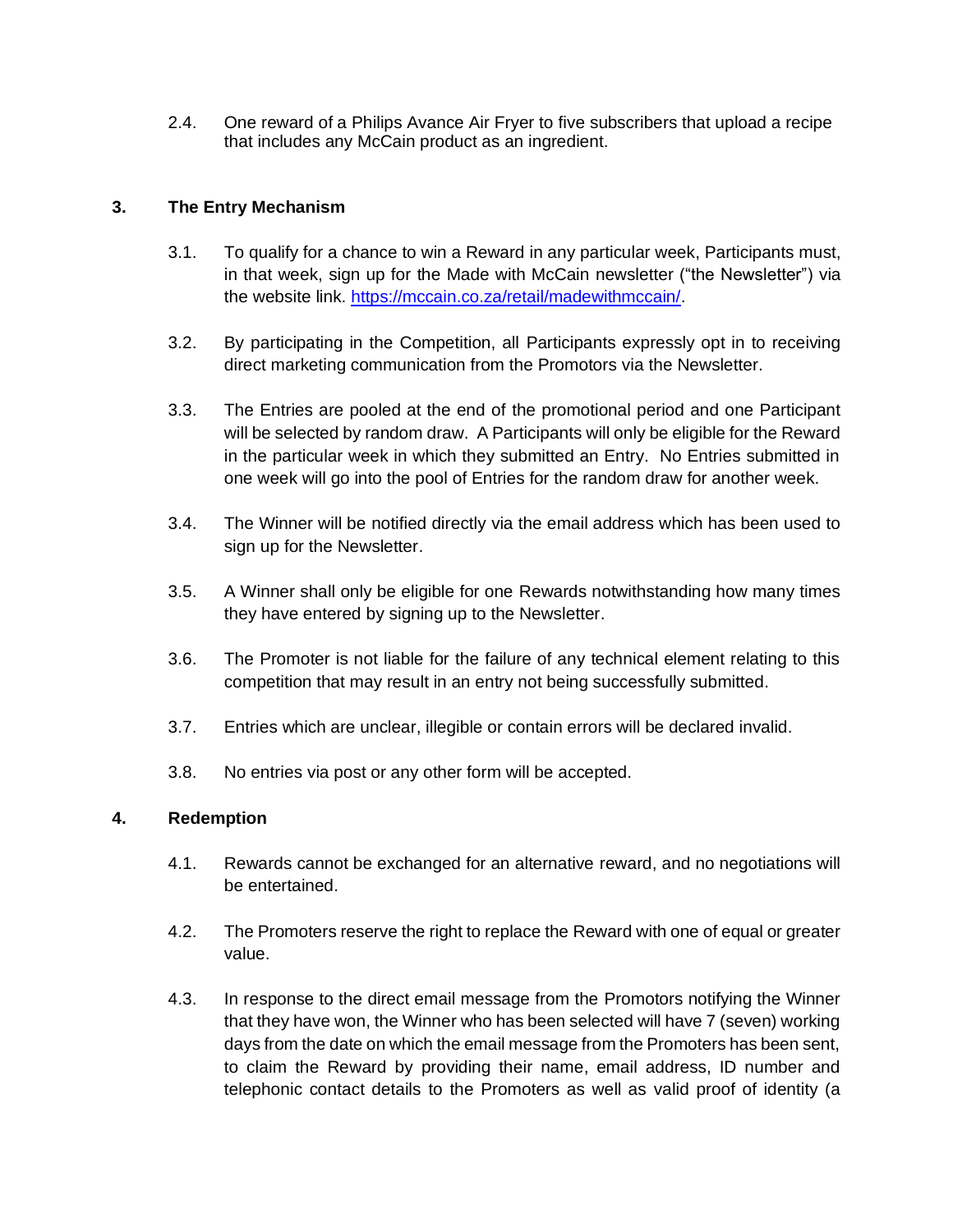green bar-coded ID book, passport, or drivers licence). This information shall hereafter be referred to as "Personal Information".

- 4.4. By participating in the Competition, Winners consent to the Promoters obtaining, retaining, using and otherwise processing, the Personal Information furnished to the Promotors for the purposes of delivering the Reward to them. The Winners also consent to their names being published on the websites and various social media pages of the Promoters. Winners' names may be displayed on the website at [www.mccain.co.za.](http://www.mccain.co.za/)
- 4.5. Winners only have 7 working days (from the time they are contacted) to revert back with Personal Information. In the event that their details are not provided within this time frame, a new winner will be drawn. Should this occur, the Winner shall have no claim against the Promoters.

### **5. General terms**

- 5.1. All decisions pertaining to any aspects of the Competition are final and are made at the discretion of the Promoters. No further correspondence will be entered regarding their decision's respective decisions. The Promoters nor its agents will be held responsible or answerable to any Participant for any dispute arising from the Competition or Reward.
- 5.2. The Competition, it's Prize, and any terms and/or conditions surrounding it may be amended by reasonable notification at any time during the Competition. Such altered terms and conditions and/or Prize shall become effective immediately after being altered or on such date as may be determined by the Promoters.
- 5.3. Participants who, in the Promoters' sole determination, act unlawfully, fraudulently, in breach of these Rules or otherwise dishonestly may be disqualified from participating in the Competition and shall not be eligible to receive any Reward.
- 5.4. In addition to any other rights contained in the Competition rules, the Promoters reserve the right to terminate the Competition at any time with immediate effect. If this is the case, the Promoters will provide a notice on their websites and it shall be the responsibility of entrants to review such websites in this respect. In such event, all consumers hereby waive any rights which they may have against the Promoters and acknowledge that they will have no recourse or claim of any nature against the Promoters.
- 5.5. The duration of this Competition may also be extended or curtailed at the sole discretion of the Promoters. If this is the case, the Promoters will provide notice of this on the website at [www.mccain.co.za.](http://www.mccain.co.za/)
- 5.6. The right of admission into the Competition rests solely with the Promoters.